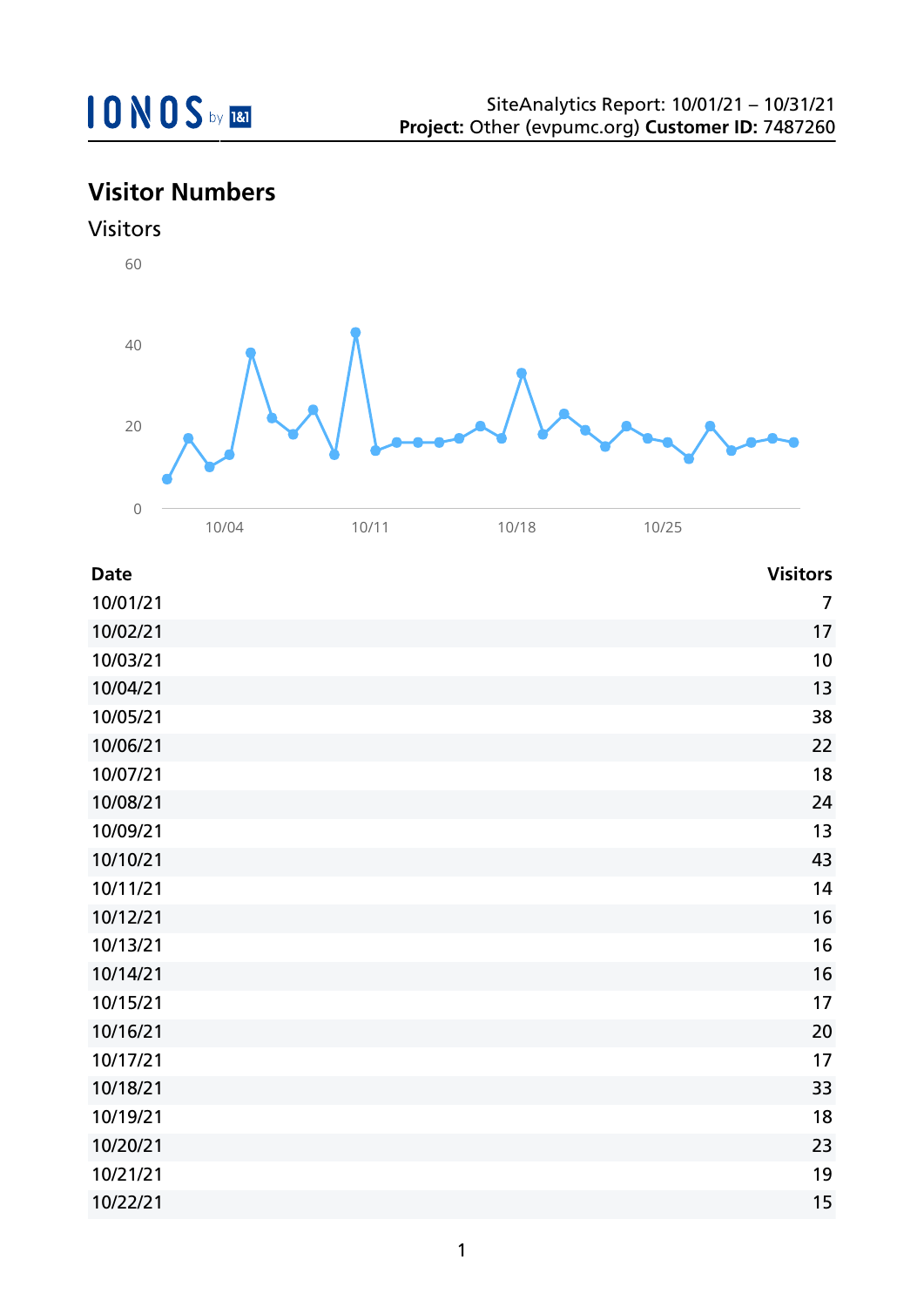# **10NOS** by REI

| <b>Date</b>  | <b>Visitors</b> |
|--------------|-----------------|
| 10/23/21     | 20              |
| 10/24/21     | 17              |
| 10/25/21     | 16              |
| 10/26/21     | 12              |
| 10/27/21     | 20              |
| 10/28/21     | 14              |
| 10/29/21     | 16              |
| 10/30/21     | 17              |
| 10/31/21     | 16              |
| <b>Total</b> | 577             |

### Sessions



| <b>Date</b> | <b>Sessions</b> |
|-------------|-----------------|
| 10/01/21    | 7               |
| 10/02/21    | 17              |
| 10/03/21    | 11              |
| 10/04/21    | 13              |
| 10/05/21    | 39              |
| 10/06/21    | 23              |
| 10/07/21    | 19              |
| 10/08/21    | 25              |
| 10/09/21    | 13              |
| 10/10/21    | 43              |
| 10/11/21    | 15              |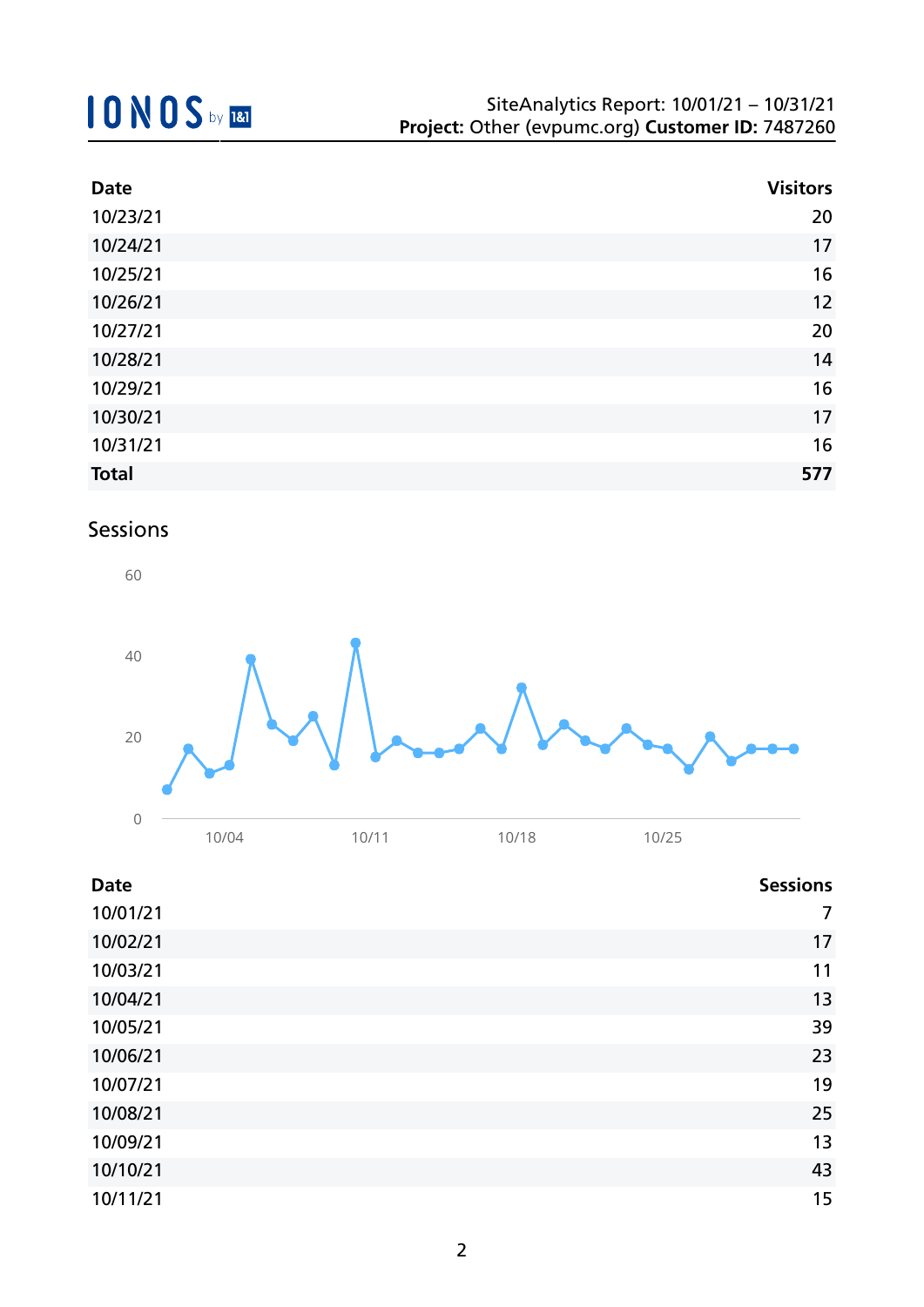| <b>Date</b>  | <b>Sessions</b> |
|--------------|-----------------|
| 10/12/21     | 19              |
| 10/13/21     | 16              |
| 10/14/21     | 16              |
| 10/15/21     | 17              |
| 10/16/21     | 22              |
| 10/17/21     | 17              |
| 10/18/21     | 32              |
| 10/19/21     | 18              |
| 10/20/21     | 23              |
| 10/21/21     | 19              |
| 10/22/21     | 17              |
| 10/23/21     | 22              |
| 10/24/21     | 18              |
| 10/25/21     | 17              |
| 10/26/21     | 12              |
| 10/27/21     | 20              |
| 10/28/21     | 14              |
| 10/29/21     | 17              |
| 10/30/21     | 17              |
| 10/31/21     | 17              |
| <b>Total</b> | 595             |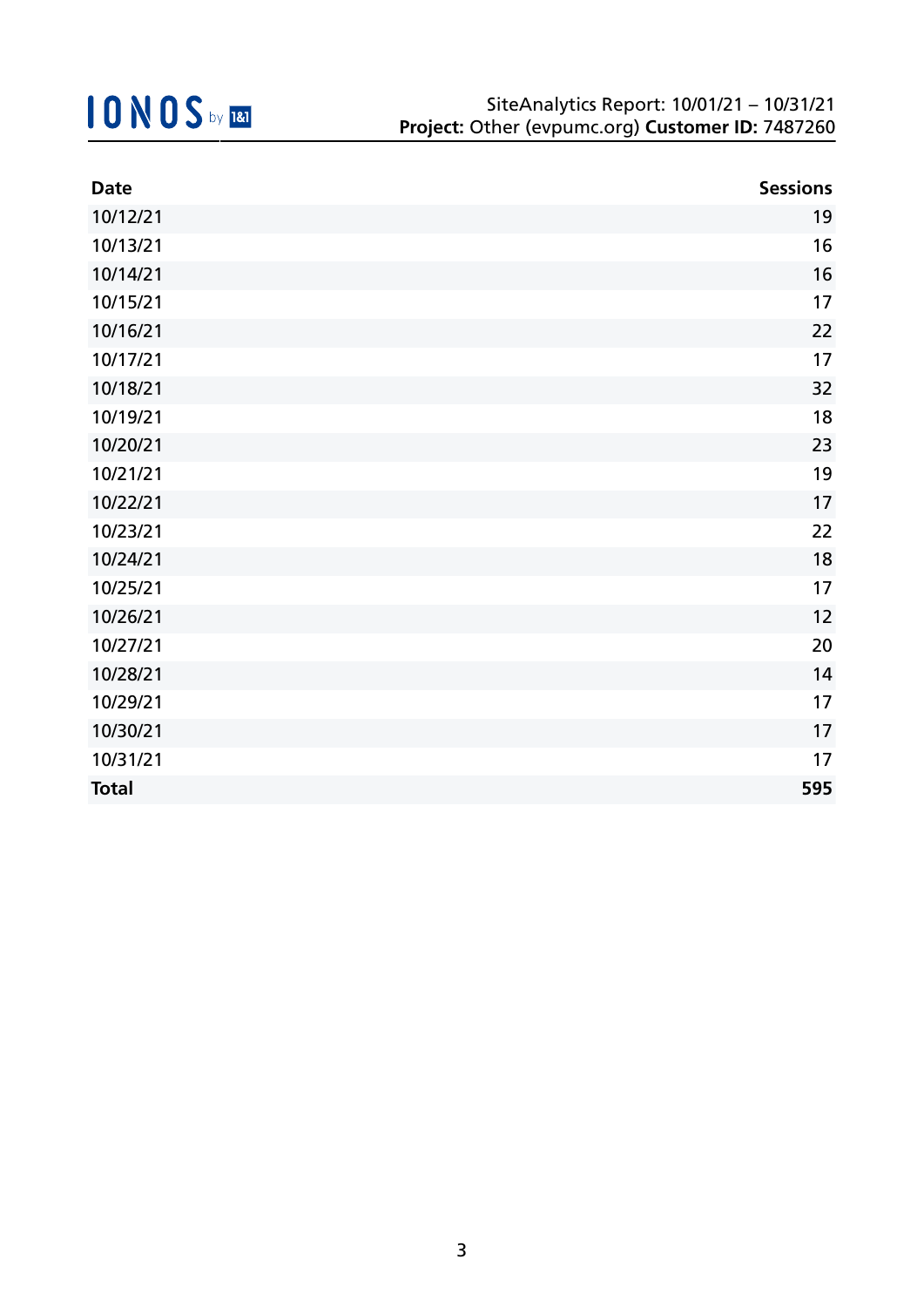

### Search Engine Robots



| <b>Search Engine Robots</b> | <b>Sessions</b> | Percentage |
|-----------------------------|-----------------|------------|
| SiteLockSpider              | 806             | 37.21%     |
| AhrefsBot/7.0               | 292             | 13.48%     |
| ZoominfoBot                 | 209             | 9.65%      |
| Sogou web spider/4.0        | 182             | 8.40%      |
| bingbot/2.0                 | 149             | 6.88%      |
| <b>IonCrawl</b>             | 110             | 5.08%      |
| SemrushBot/7~bl             | 78              | 3.60%      |
| Applebot/0.1                | 32              | 1.48%      |
| Googlebot-Mobile            | 30              | 1.39%      |
| <b>PetalBot mobile</b>      | 29              | 1.34%      |
| netEstate NE Crawler        | 28              | 1.29%      |
| MegaIndex.ru/2.0            | 27              | 1.25%      |
| <b>SEOkicks</b>             | 27              | 1.25%      |
| Seekport Crawler            | 27              | 1.25%      |
| Orbbot/1.1                  | 17              | 0.78%      |
| YandexBot/3.0               | 17              | 0.78%      |
| MJ12bot/v1.4.8              | 15              | 0.69%      |
| Mail.RU_Bot/2.0             | 14              | 0.65%      |
| Googlebot/2.1               | 13              | 0.60%      |
| Dataprovider                | 12              | 0.55%      |
| DuckDuckGo-Favicons-Bot/1.0 | 8               | 0.37%      |
| serpstatbot/2.1             | 7               | 0.32%      |
| PetalBot                    | 6               | 0.28%      |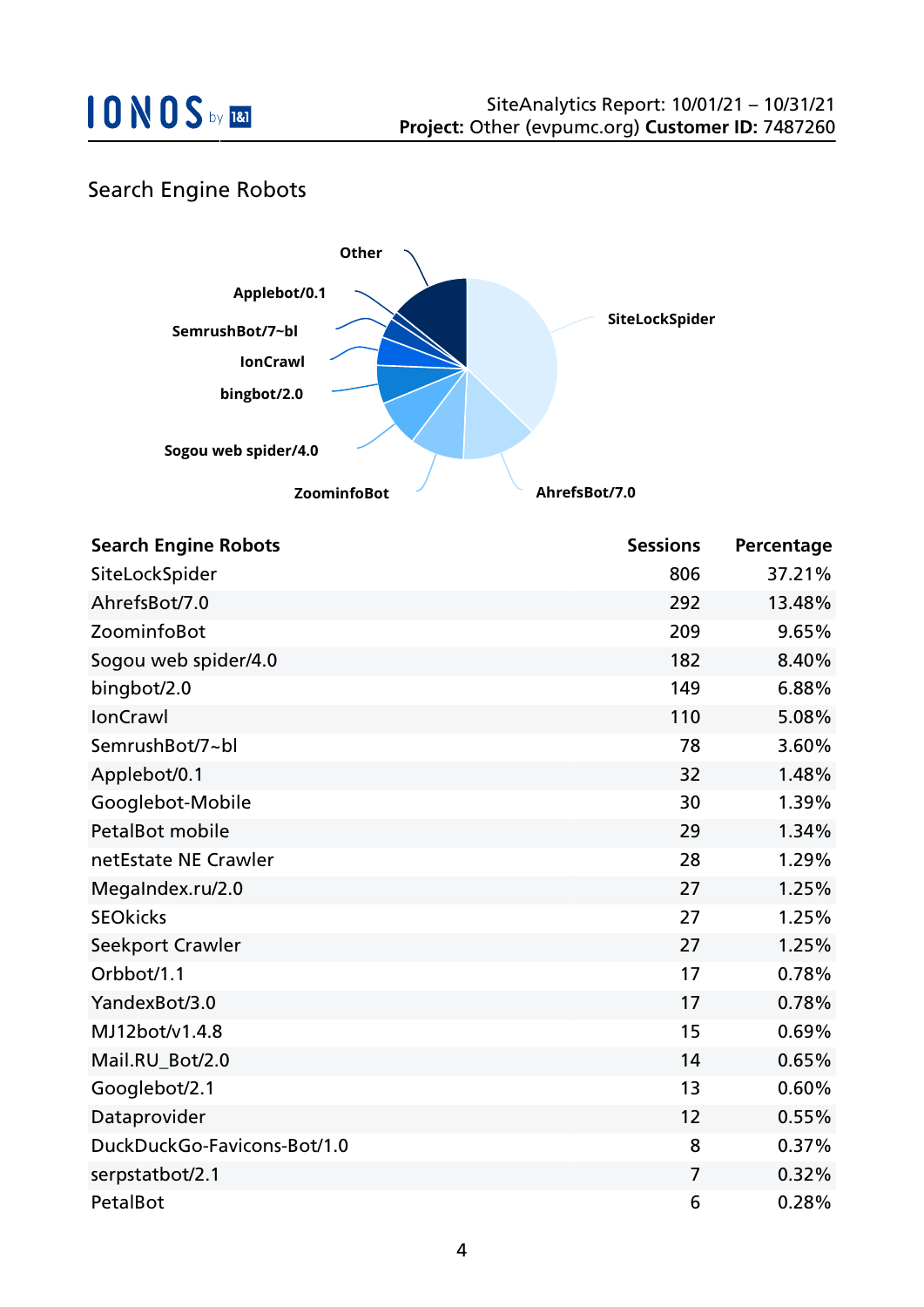| <b>Search Engine Robots</b> | <b>Sessions</b> | Percentage |
|-----------------------------|-----------------|------------|
| WikiDo/1.1                  | 6               | 0.28%      |
| MojeekBot/0.10              | 3               | 0.14%      |
| SeznamBot/3.2               | 3               | 0.14%      |
| ltx71                       | 3               | 0.14%      |
| <b>Bytespider</b>           | $\overline{2}$  | 0.09%      |
| Mail.RU_Bot/Favicons/2.0    | $\overline{2}$  | 0.09%      |
| Yahoo! Slurp                | $\overline{2}$  | 0.09%      |
| serpstatbot/1.0             | $\overline{2}$  | 0.09%      |
| Adsbot/3.1                  | 1               | 0.05%      |
| Baiduspider/2.0             | 1               | 0.05%      |
| Baiduspider/2.0 mobile      | 1               | 0.05%      |
| DF Bot 1.0                  | 1               | 0.05%      |
| DataForSeoBot/1.0           | 1               | 0.05%      |
| Daum/4.1                    | 1               | 0.05%      |
| <b>Headless Chrome</b>      | 1               | 0.05%      |
| ScamadviserExternalHit/1.0  | 1               | 0.05%      |
| <b>Total</b>                | 2,166           | 100.00%    |

## **Page Analysis**

## Most Frequently Visited Pages



| Pages         | <b>Sessions</b> | Percentage |
|---------------|-----------------|------------|
| /Default.htm  | 628             | 62.67%     |
| /Elim.htm     | 36              | 3.59%      |
| /Announce.htm | 30              | $2.99\%$   |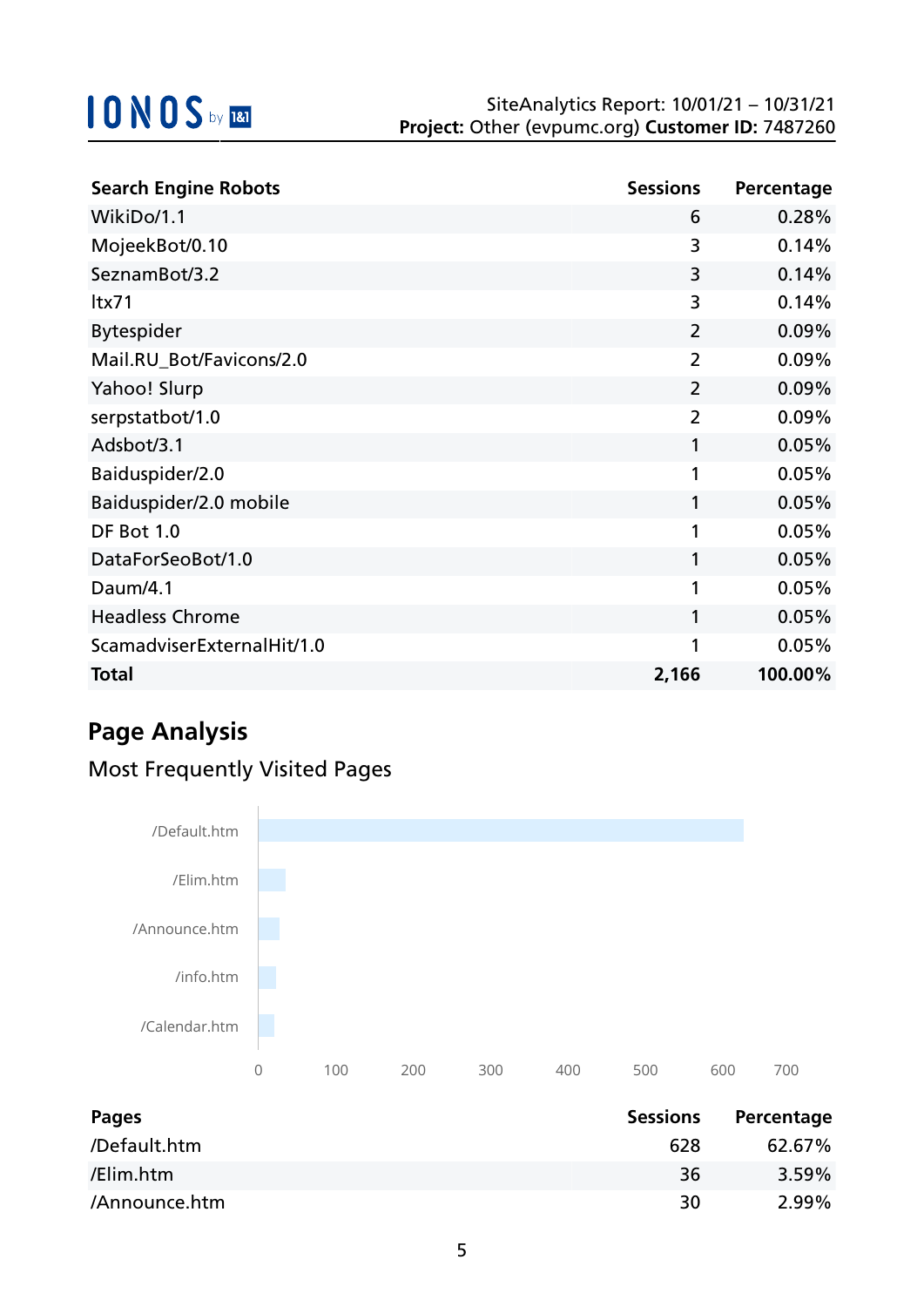| <b>Pages</b>             | <b>Sessions</b> | Percentage |
|--------------------------|-----------------|------------|
| /info.htm                | 24              | 2.40%      |
| /Calendar.htm            | 23              | 2.30%      |
| /Sermons.htm             | 22              | 2.20%      |
| <b>Morship.htm</b>       | 22              | 2.20%      |
| /M-Statement.htm         | 21              | 2.10%      |
| /NewsLetterIdx.htm       | 21              | 2.10%      |
| /St_Johns.htm            | 21              | 2.10%      |
| /Stats.htm               | 21              | 2.10%      |
| /Believe.htm             | 20              | 2.00%      |
| /web_links.htm           | 20              | 2.00%      |
| <b>NideoServices.htm</b> | 17              | 1.70%      |
| /Offerings.htm           | 15              | 1.50%      |
| Nideo.htm                | 14              | 1.40%      |
| /test.htm                | $\overline{7}$  | 0.70%      |
| /St_Johns-HISTORY.htm    | 6               | 0.60%      |
| /CalendarOld.htm         | 5               | 0.50%      |
| /Elim M-Statement.htm    | 5               | 0.50%      |
| /Elim-HISTORY.htm        | 4               | 0.40%      |
| /StJohns_M-Statement.htm | 4               | 0.40%      |
| /valley_views0913.htm    | 4               | 0.40%      |
| /valley_views1113.htm    | 4               | 0.40%      |
| /missions.htm            | 3               | 0.30%      |
| /valley_views0813.htm    | 3               | 0.30%      |
| /valley_views1013.htm    | $\overline{2}$  | 0.20%      |
| <b>Total</b>             | 1,002           | 100.00%    |

### Keywords

No data is available for this report during the current time period.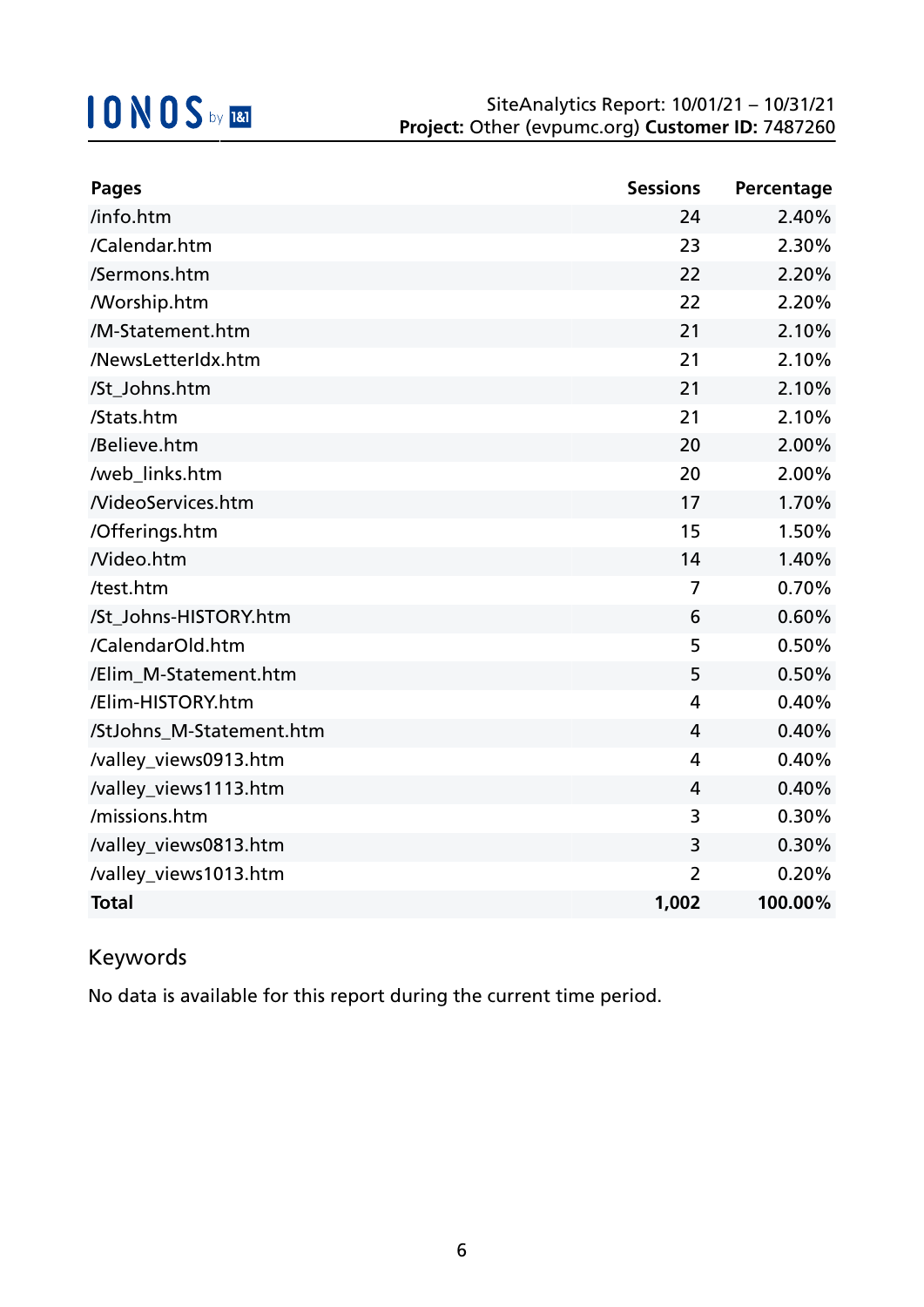## Referring Pages



| <b>Pages</b>                                 | <b>Sessions</b> |
|----------------------------------------------|-----------------|
| http://google.com/url                        | 31              |
| https://google.com/                          | 20              |
| http://baidu.com/                            | 12              |
| https://google.com                           | 6               |
| http://flalib.org                            | 3               |
| http://google.com/                           | 3               |
| http://lab.onsec.ru/                         | 2               |
| http://blognet.top/                          |                 |
| http://cvta.xyz/                             |                 |
| http://ellendales.com/home                   |                 |
| https://webtechsurvey.com/website/evpumc.org |                 |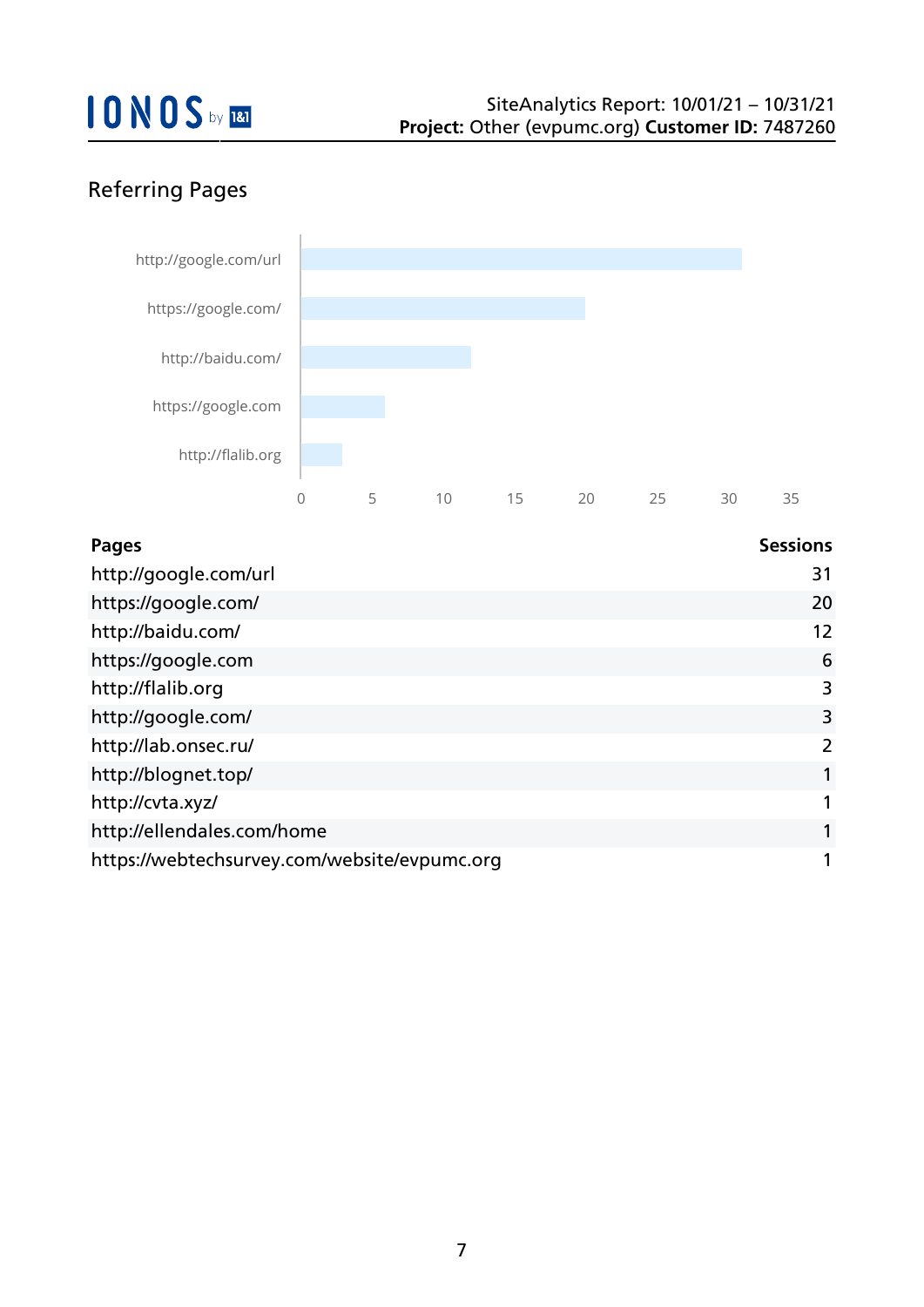

## **Browsers & Systems**

Browsers



**Firefox**

| <b>Browsers</b>         | <b>Sessions</b> | Percentage |
|-------------------------|-----------------|------------|
| Chrome                  | 275             | 46.14%     |
| Firefox                 | 60              | 10.07%     |
| IE                      | 40              | 6.71%      |
| <b>Chrome Mobile</b>    | 30              | 5.03%      |
| Microsoft Edge          | 23              | 3.86%      |
| Python-requests         | 15              | 2.52%      |
| DingTalk Mobile App     | 14              | 2.35%      |
| Vivaldi                 | 14              | 2.35%      |
| Safari mobile           | 12              | 2.01%      |
| Dispatch                | 11              | 1.85%      |
| Android browser         | $\overline{7}$  | 1.17%      |
| Safari                  | 6               | 1.01%      |
| Opera                   | 5               | 0.84%      |
| <b>GRequests</b>        | $\overline{4}$  | 0.67%      |
| Android WebView         | 1               | 0.17%      |
| Chromium                | 1               | 0.17%      |
| Colly                   | 1               | 0.17%      |
| Opera Mobile            | 1               | 0.17%      |
| <b>CURL</b>             | 1               | 0.17%      |
| got                     | 1               | 0.17%      |
| Could not be identified | 74              | 12.42%     |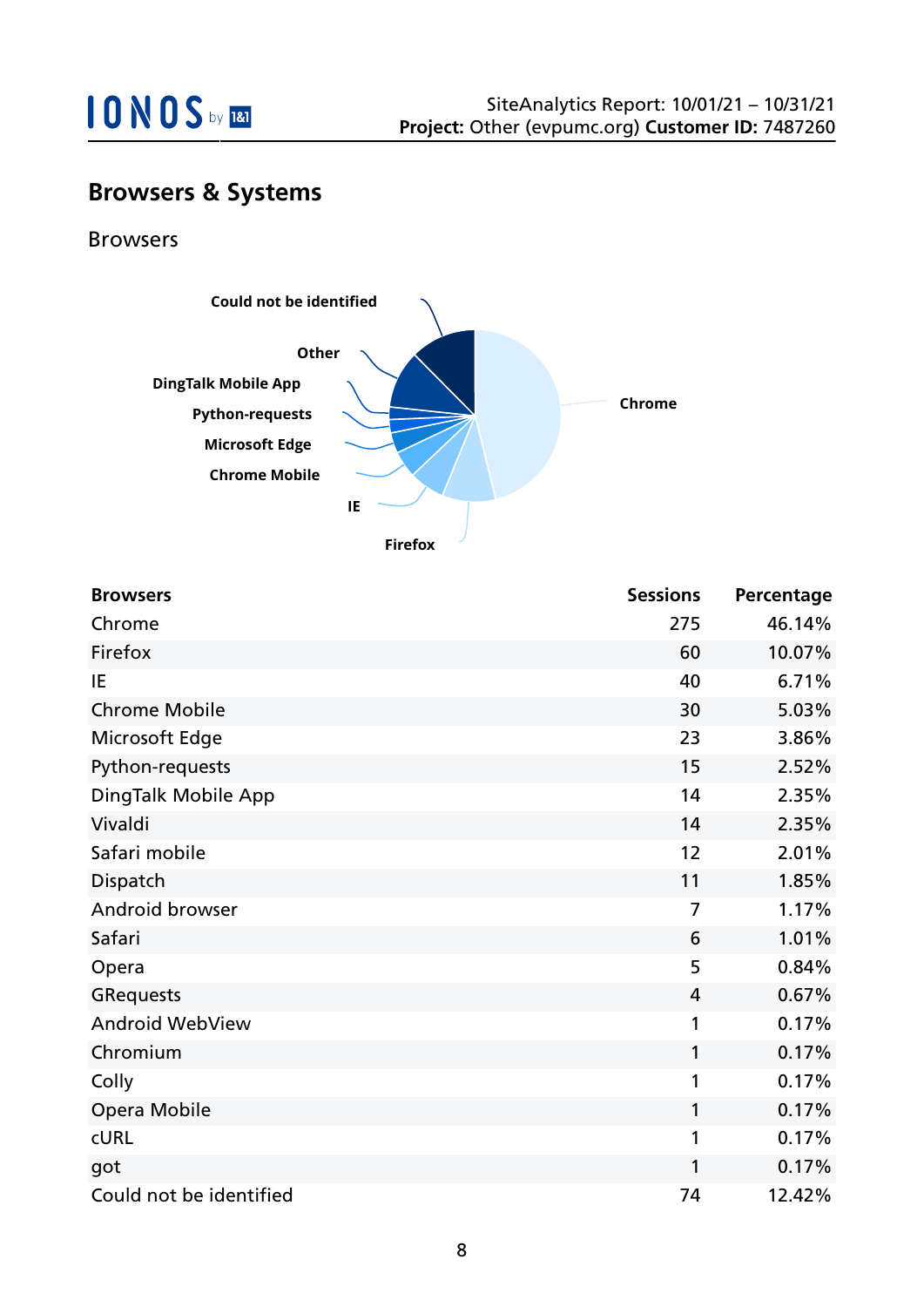| <b>Browsers</b> |     | Sessions Percentage |
|-----------------|-----|---------------------|
| <b>Total</b>    | 596 | 100.00%             |

## Operating Systems



**Linux**

| <b>Operating Systems</b> | <b>Sessions</b> | Percentage |
|--------------------------|-----------------|------------|
| Windows                  | 258             | 43.29%     |
| Linux                    | 79              | 13.26%     |
| macOS                    | 65              | 10.91%     |
| Android                  | 52              | 8.72%      |
| OS X                     | 22              | 3.69%      |
| iOS                      | 14              | 2.35%      |
| Could not be identified  | 106             | 17.79%     |
| <b>Total</b>             | 596             | 100.00%    |

## **Visitor Locations**

| Countries             |                 |            |
|-----------------------|-----------------|------------|
| <b>Countries</b>      | <b>Sessions</b> | Percentage |
| <b>United States</b>  | 309             | 51.85%     |
| China                 | 68              | 11.41%     |
| Ireland               | 31              | 5.20%      |
| Germany               | 26              | 4.36%      |
| Singapore             | 26              | 4.36%      |
| Russia                | 25              | 4.19%      |
| <b>United Kingdom</b> | 22              | 3.69%      |
| Canada                | 20              | 3.36%      |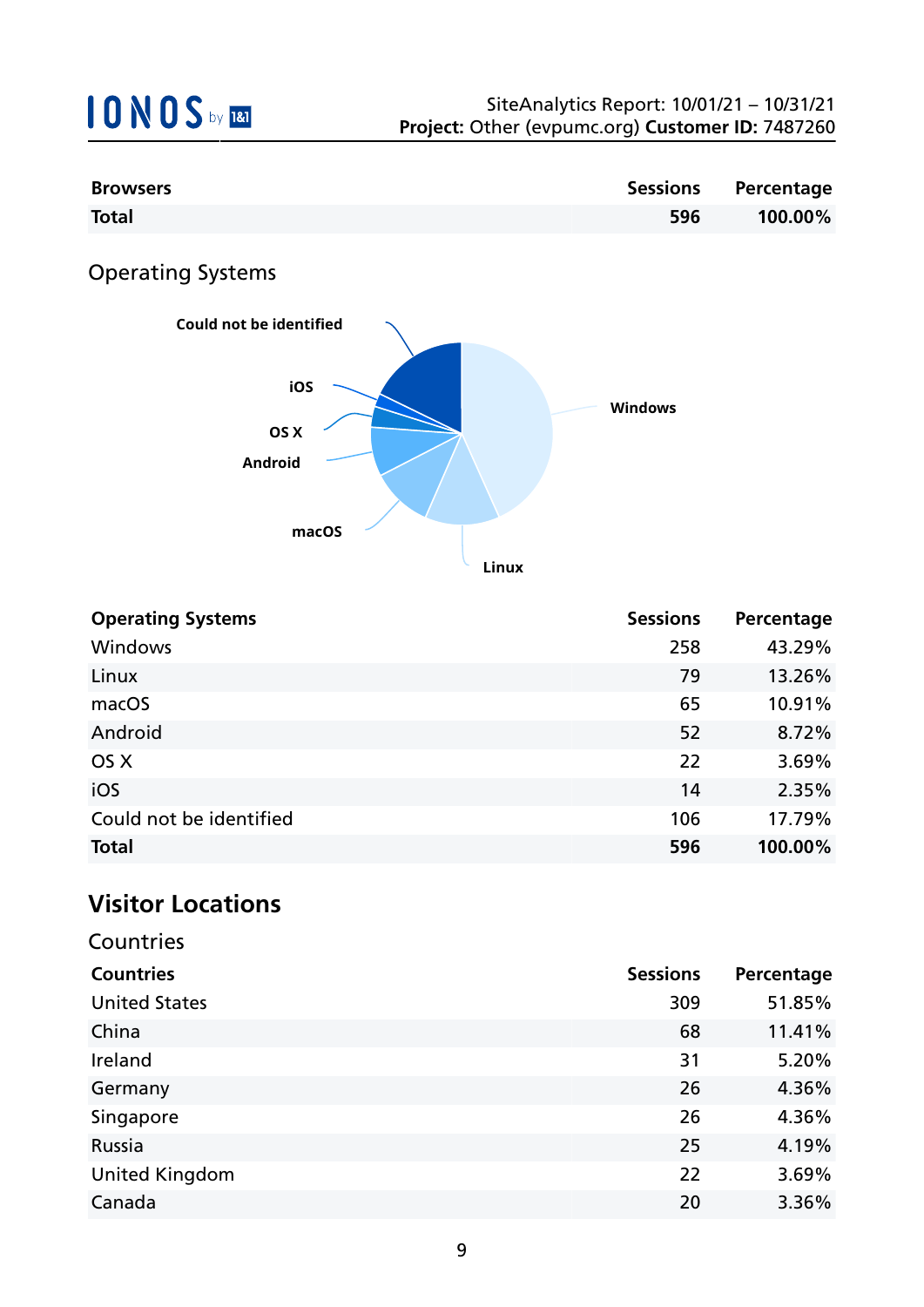| <b>Countries</b>    | <b>Sessions</b> | Percentage |
|---------------------|-----------------|------------|
| <b>Belgium</b>      | 12              | 2.01%      |
| Netherlands         | 11              | 1.85%      |
| France              | 10              | 1.68%      |
| Sweden              | 8               | 1.34%      |
| Finland             | 4               | 0.67%      |
| South Korea         | 4               | 0.67%      |
| Hong Kong SAR China | 3               | 0.50%      |
| Latvia              | 3               | 0.50%      |
| Australia           | $\overline{2}$  | 0.34%      |
| India               | $\overline{2}$  | 0.34%      |
| Bangladesh          | 1               | 0.17%      |
| Czechia             | 1               | 0.17%      |
| Ecuador             | 1               | 0.17%      |
| Spain               | 1               | 0.17%      |
| Ghana               | 1               | 0.17%      |
| Italy               | 1               | 0.17%      |
| Portugal            | 1               | 0.17%      |
| Romania             | 1               | 0.17%      |
| Turkey              | 1               | 0.17%      |
| <b>Ukraine</b>      | 1               | 0.17%      |
| <b>Total</b>        | 596             | 100.00%    |

### **Continents**

| <b>Continents</b>    | <b>Sessions</b> | Percentage |
|----------------------|-----------------|------------|
| <b>North America</b> | 329             | 55.20%     |
| Europe               | 158             | 26.51%     |
| Asia                 | 105             | 17.62%     |
| Oceania              | $\overline{2}$  | 0.34%      |
| Africa               | 1               | 0.17%      |
| South America        | 1               | 0.17%      |
| <b>Total</b>         | 596             | 100.00%    |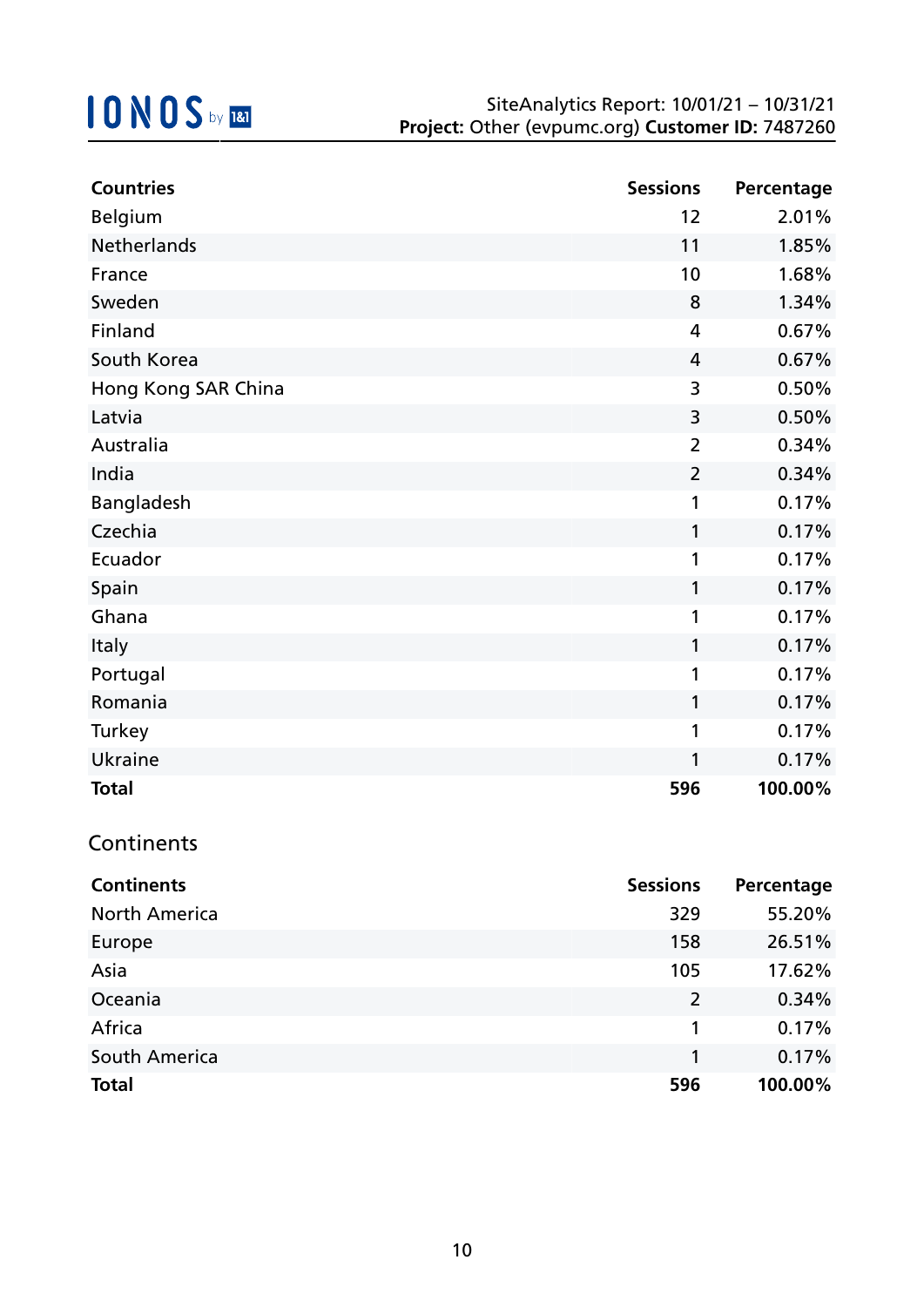## **Information about the evaluations**

#### Visitors

This evaluation shows how many visitors accessed your website. Visitors are uniquely identified on the basis of the IP address and the browser ID. If a visitor goes to your website more than once a day, only one visitor is counted.

#### Sessions

This evaluation shows the number of sessions. A session starts when a visitor accesses your website and ends when he or she leaves it. A session ends automatically after 30 minutes without activity. If a visitor goes to your website more than once a day, multiple sessions are counted.

#### Search Engine Robots

This evaluation shows which search engine robots have accessed the pages of your website. Search engine robots automatically search the content of websites in order to keep search engine entries up to date.

#### Most Frequently Visited Pages

This evaluation shows which pages of your website were visited most often.

#### Keywords

This evaluations shows the keywords with which your website was most commonly found in search engines.

#### Referring Pages

This evaluation shows the websites from which visitors were transferred to your website.

#### Browsers

This evaluation shows which browsers visitors used to access your website. This way, you know which browsers to optimize your website for, for example.

#### Operating Systems

This evaluation shows which operating systems visitors used to access your website. This way, you know which operating systems are most popular with your visitors, for example, and you can optimize your website for these operating systems.